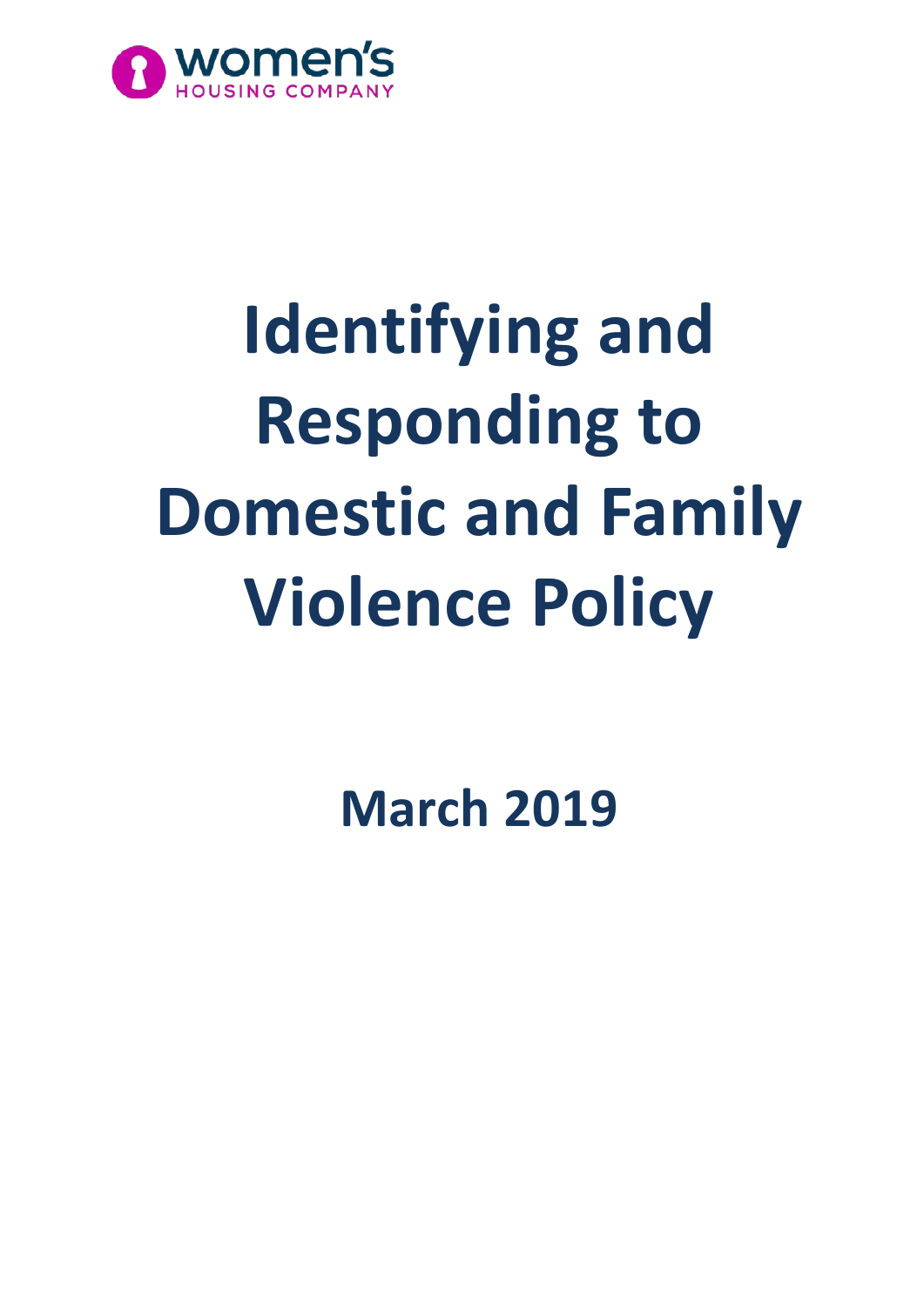

# Contents

| $\mathbf{1}$   |     |  |
|----------------|-----|--|
| $\overline{2}$ |     |  |
|                | 2.1 |  |
|                | 2.2 |  |
|                | 2.3 |  |
| 3              |     |  |
| 4              |     |  |
|                | 4.1 |  |
|                | 4.2 |  |
|                | 4.3 |  |
|                | 4.4 |  |
|                | 4.5 |  |
|                | 4.6 |  |
|                | 4.7 |  |
|                | 4.8 |  |
| 5              |     |  |
| 6              |     |  |
| $\overline{7}$ |     |  |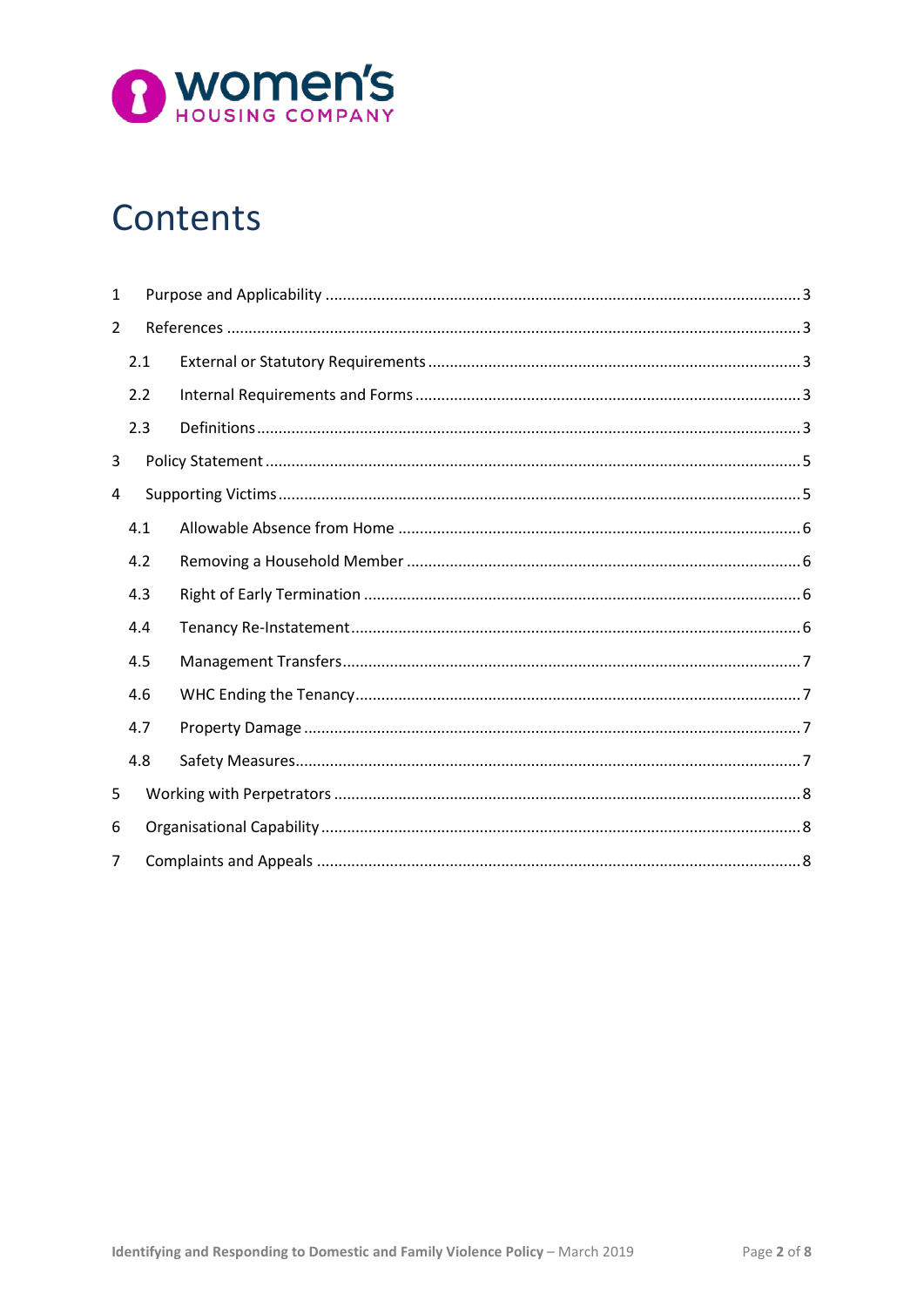

# <span id="page-2-0"></span>**1 Purpose and Applicability**

This policy describes how the Women's Housing Company (WHC) identifies and responds to threats and instances of domestic and family violence (DFV).

The policy applies to all WHC staff and contractors, Support Provider partners, applicants, tenants and other household members.

The *Customer Service Charter and Customer Rights and Responsibilities* guide the interactions between the WHC, applicants and tenants.

### <span id="page-2-1"></span>**2 References**

#### <span id="page-2-2"></span>**2.1 External or Statutory Requirements**

This policy complies with the following external legislation or requirements:

- It Stops Here: Standing together to end domestic and family violence
- *NSW Residential Tenancies Act 2010* and Regulation 2010
- *Housing Act 2001*
- *Community Housing Providers (Adoption of National Law) Act 2012*
- *NSW Civil and Administrative Tribunal Act 2013* and Regulation 2013 and Rules 2014

#### <span id="page-2-3"></span>**2.2 Internal Requirements and Forms**

This policy refers to the following internal documents, which are available on the WHC website:

- Customer Service Charter
- Customer Rights and Responsibilities

#### <span id="page-2-4"></span>**2.3 Definitions**

 $\overline{a}$ 

**Domestic and family violence (DFV)** <sup>[1](#page-2-5)</sup> is a crime. It includes any behaviour, in an intimate or family relationship, which is violent, threatening, coercive or controlling, causing a person to live in fear.

DFV  $^2$  $^2$  can happen to anyone, regardless of social background, disability, age, gender, religion, sexuality or ethnicity, and can happen in any kind of relationship. For WHC tenants, relevant relationships could include:

- Ex-spouse or ex-partner
- Current or new spouse, or partner
- Carer or paid support worker
- Parent, guardian or other family member
- Young person or adult child
- Other people you live with or see often, whether inside or outside the home

<span id="page-2-5"></span><sup>1</sup> NSW Domestic and Family Violence Blueprint for Reform 2016 – 2021, 2016, p1

<span id="page-2-6"></span><sup>2</sup> 1800 Respect - <https://www.1800respect.org.au/violence-and-abuse/domestic-and-family-violence/>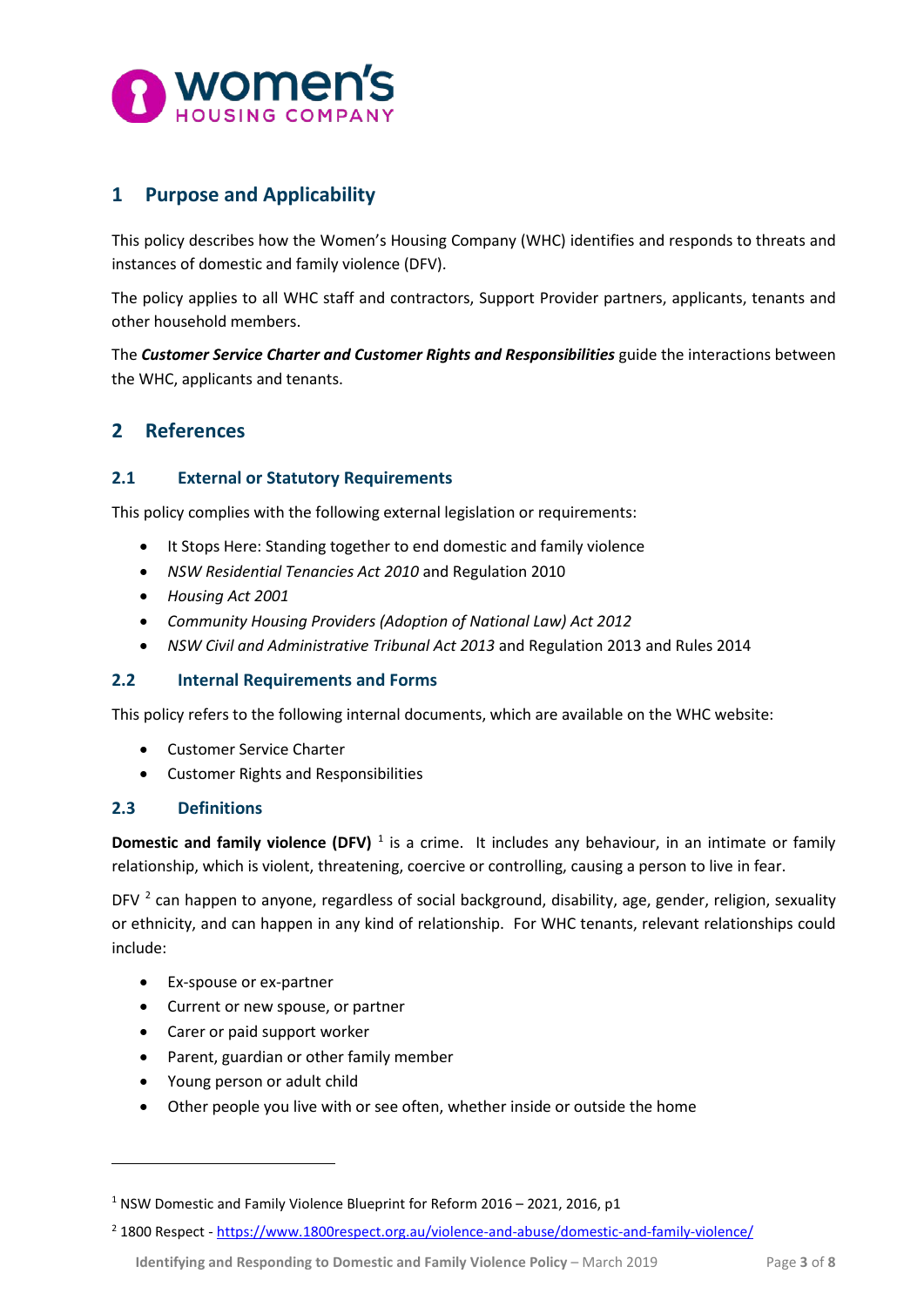

For the purposes of this policy, the definition of **Family** [3](#page-3-0) includes people who are related through blood, marriage or de facto partnerships, adoption and fostering relationships, sibling and extended family relationships, the full range of kinship ties in Aboriginal and Torres Strait Islander (ATSI) communities, and lesbian, gay, bisexual, transgender, intersex or queer (LGBTIQ) relationships.

A **Domestic Violence Order** includes various local and interstate domestic violence orders and domestic violence foreign orders made against the Relevant Domestic Violence Offender.

A **Relevant Domestic Violence Offender** is a co-tenant or occupant or former co-tenant or former occupant, or a person with whom the tenant or co-tenant giving a Domestic Violence Termination Notice has, or has had, a domestic relationship.

A person is defined to be in a **circumstance of domestic violence[4](#page-3-1)** if they:

- Were the victim of a domestic violence offence for which a Relevant Domestic Violence Offender has been found guilty during the relevant tenancy, or
- Are protected by an in-force Domestic Violence Order, or
- Are protected against family violence perpetrated by a Relevant Domestic Violence Offender by an in-force injunction granted under the Act, or
- Have been declared by a competent person (defined to mean a medical practitioner) to be a victim of domestic violence perpetrated by a Relevant Domestic Violence Offender during the relevant tenancy.

The following terms are used in this document, with specific meaning:

- "may" is an acceptable action or requirement but not mandatory
- "must" or "shall" or "will" designates a mandatory requirement or action
- "residential tenancy agreement" or "rental lease" or "lease" is the written agreement between the WHC and the tenant with all terms and conditions of the tenancy.

 $\overline{a}$ 

<span id="page-3-0"></span><sup>&</sup>lt;sup>3</sup> It Stops Here, 2014, p7

<span id="page-3-1"></span><sup>4</sup> NSW Fair Trading - [https://www.fairtrading.nsw.gov.au/housing-and-property/renting/during-a](https://www.fairtrading.nsw.gov.au/housing-and-property/renting/during-a-tenancy/domestic-violence-in-a-rented-property)[tenancy/domestic-violence-in-a-rented-property](https://www.fairtrading.nsw.gov.au/housing-and-property/renting/during-a-tenancy/domestic-violence-in-a-rented-property)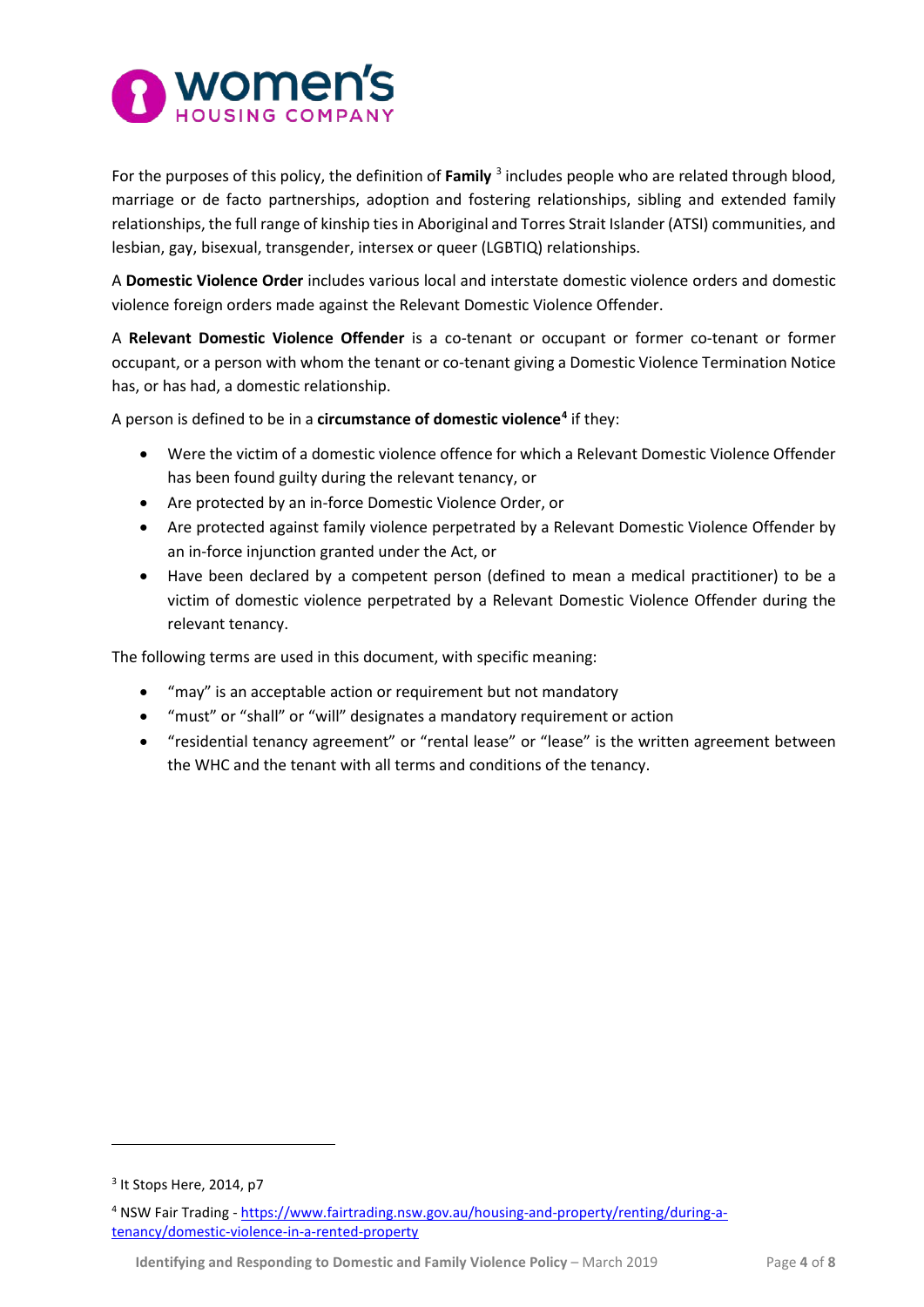

# <span id="page-4-0"></span>**3 Policy Statement**

The WHC is committed to supporting victims of domestic and family violence (DFV) by:

- Minimising the impact of DFV through our service delivery approach
- Building our skills, capacity and practice to identify and respond to indicators of DFV
- Recognising that DFV can lead to significant trauma for survivors
- Taking DFV seriously and providing a sensitive, confidential and trauma-informed response to anyone approaching us for assistance
- Working with victims to assist them to manage their housing and support situation
- Taking appropriate action that balances the rights and wishes of the victim with the rights of the landlord to protect the safety and wellbeing of other household members and neighbours and to protect the property
- Acknowledging that DFV is a whole of community issue that requires a multi-agency, whole of system response
- Working with support services and other partners to assist victims and deal with perpetrators.

# <span id="page-4-1"></span>**4 Supporting Victims**

The safety of women and children affected by DFV is a priority for the WHC.

*The NSW Residential Tenancies Act 2010* contains provisions aimed at giving protections to tenants who are victims of DFV and mandatory reporting requirements for children and young people at risk of harm in relation to DFV.

To effectively identify and respond to DFV, our staff will:

- Prioritise the safety and security of tenants and other household members who are victims of DFV, including ensuring that appropriate authorities and/or supports are involved.
- Assist victims of DFV to maintain their housing, where it is safe to do so.
- Enable DFV to be reported to us in different ways, including in person, in writing, over the phone and online.
- Establish a single point of contact to avoid the need for victims to re-tell their situation or history to multiple people.
- Ensure that victims know that they can meet staff in confidence at the WHC offices or at an agreed safe venue. We will also agree to the method of contact that the victim wishes us to use to stay in contact with them.
- Investigate all reports of DFV that we receive, acknowledging that reports of antisocial behaviour may be related to incidents of DFV.
- Report children at risk of harm to the NSW Department of Family and Community Services (FACS).
- Explain the range of alternative housing options available and the implications for their tenancy.
- Work with partner agencies to ensure coordinated services to prioritise the victim's (including children) safety.
- Advise victims of external agencies who can offer further advice and support (e.g. for advice on tenancy issues, legal matters etc.) and make referrals with their consent, on their behalf, if required.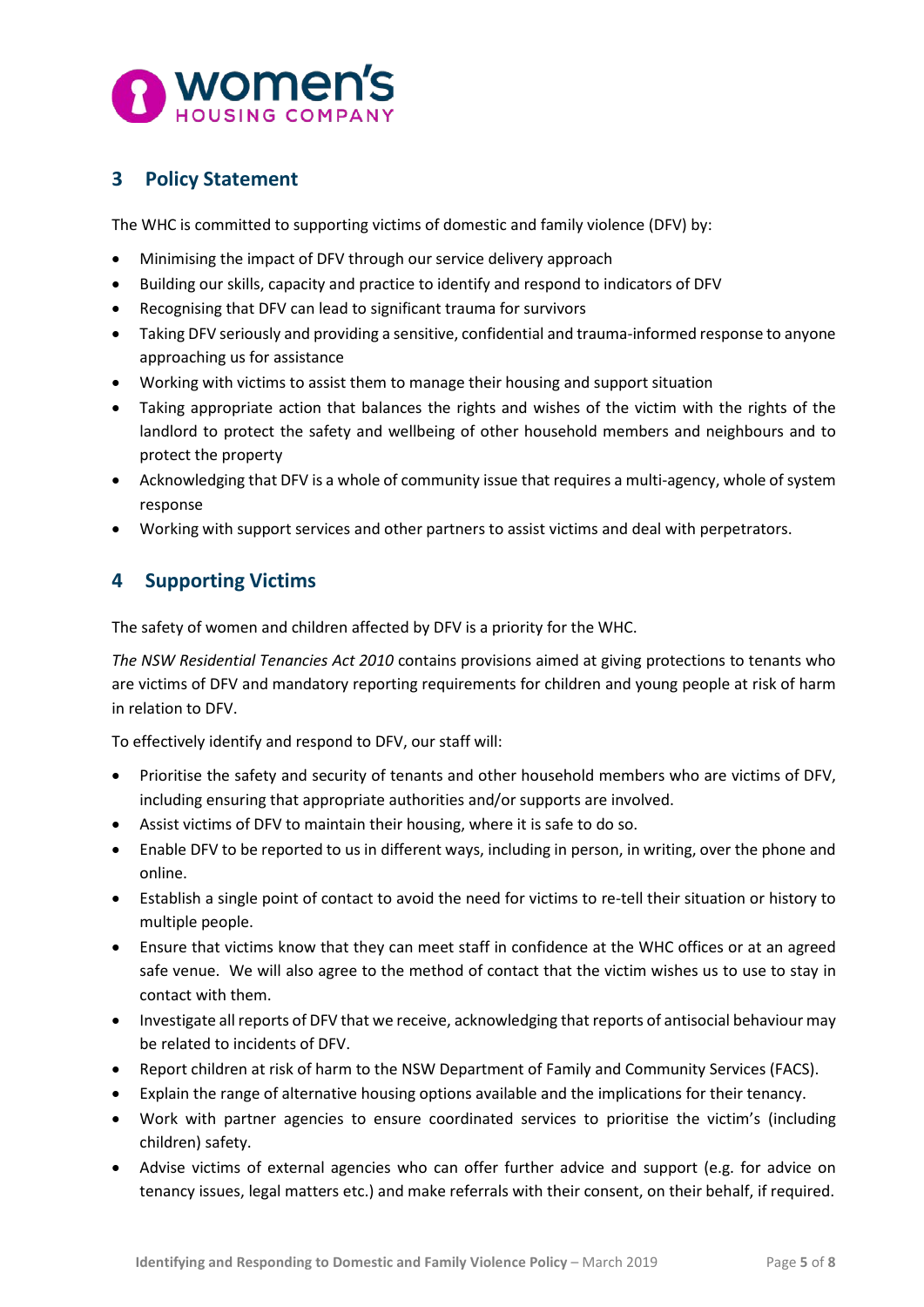

- Encourage victims to engage with DFV support and advocacy services and make referrals with their consent, on their behalf, if required.
- Listen to victims of DFV and include their feedback in service delivery decisions.

#### <span id="page-5-0"></span>**4.1 Allowable Absence from Home**

The WHC recognises that in some situations it may be necessary for a victim of DFV to immediately leave their property for safety reasons. Under these circumstances, the WHC will allow absences from the property for up to three (3) months. This will allow time for the tenant to review their options and make decisions.

Where a tenant is charged a fee for their alternative accommodation (e.g. refuge or hotel), an application can be made for a rent reduction, known as nominal rent. Refer to the *WHC Rent Policy*.

#### <span id="page-5-1"></span>**4.2 Removing a Household Member**

Where the perpetrator is an authorised household member, and they are excluded from the property under an interim, provisional or final Apprehended Violence Order (AVO), under Sections 71 and 72 of the *NSW Residential Tenancies Act 2010*, the tenant, as a victim of DFV, may change the locks and withhold new keys from the perpetrator to prevent them from accessing the property.

The WHC will assist the tenant to change the perpetrator's status to an unauthorised occupant and take appropriate actions to remove them from the property.

Where the perpetrator is not an authorised household member, the WHC will work with the tenant and where required refer them to specialist support and legal services to ensure their safety.

#### <span id="page-5-2"></span>**4.3 Right of Early Termination**

Where the tenant or a dependent child of the tenant is in a circumstance of domestic violence, and they need to permanently leave the property for safety reasons, the tenant may terminate their lease immediately without penalty.

In this situation, the tenant must give a Domestic Violence Termination Notice to the WHC, in accordance with the *NSW Residential Tenancies Act 2010*. Refer to the *WHC Ending A Tenancy Policy*.

The tenant, as a victim of DFV, will not be liable to pay any compensation or additional money for early termination, such as break fees, loss of rent, advertising costs, re-letting fees or an occupation fee for abandoned goods.

#### <span id="page-5-3"></span>**4.4 Tenancy Re-Instatement**

If a tenant is forced to leave their home to ensure their safety by escaping from DFV, and the tenant subsequently chooses to terminate their tenancy, the WHC may re-instate the victim's tenancy at a later date, where possible, so long as they meet the relevant eligibility criteria.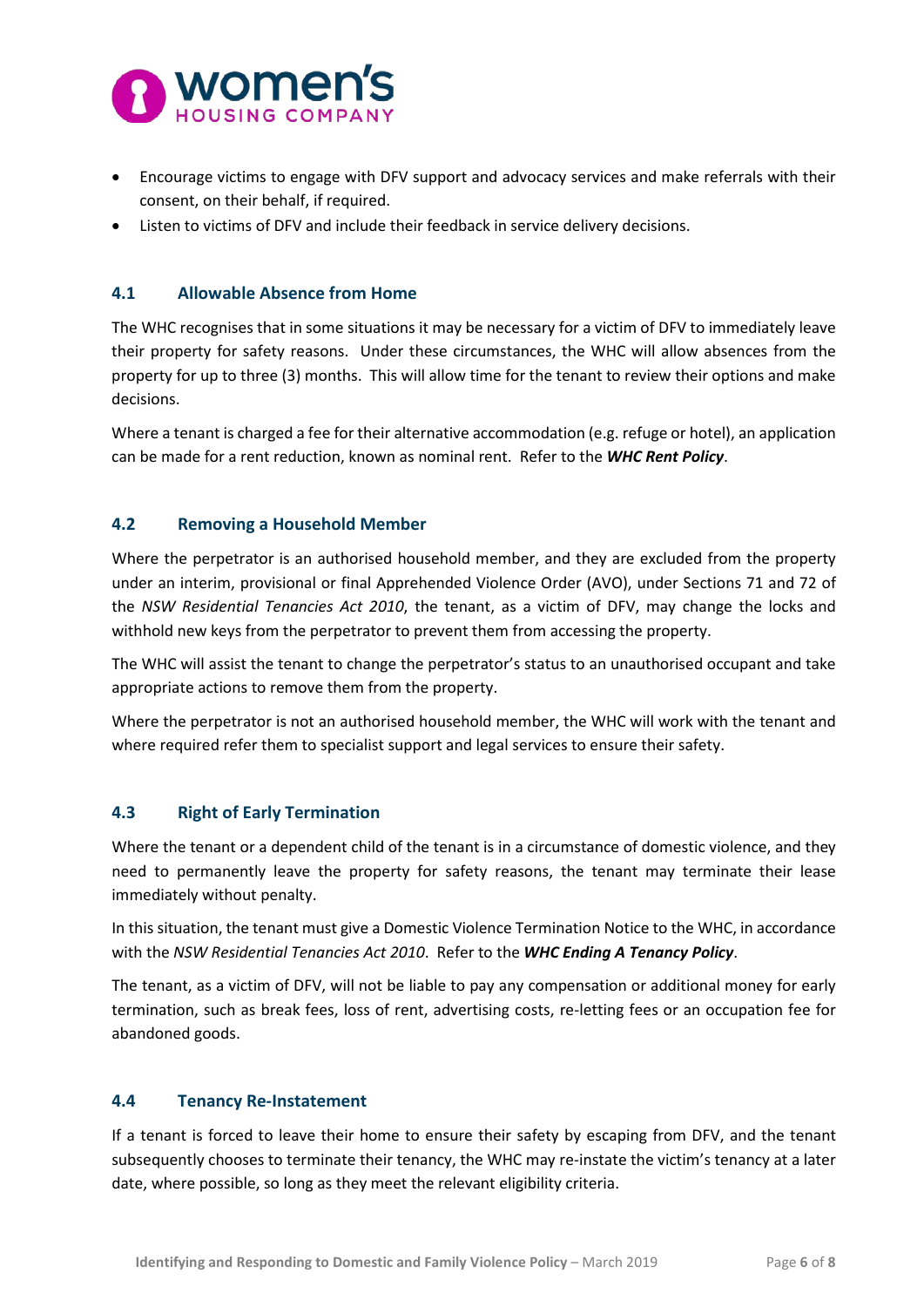

#### <span id="page-6-0"></span>**4.5 Management Transfers**

Where there is no immediate danger to the person experiencing or reporting DFV, or where the immediate danger has been averted by a temporary move, the WHC may offer a management transfer to an alternative property, where possible. Refer to the *WHC During A Tenancy Policy*.

#### <span id="page-6-1"></span>**4.6 WHC Ending the Tenancy**

Where the perpetrator is the tenant and they are excluded from the property under a Final Apprehended Violence Order (AVO), under Section 79 of the *NSW Residential Tenancies Act 2010*, the tenancy may be terminated by Orders of the NSW Civil and Administrative Tribunal (NCAT).

In this situation, if the victim of DFV is an authorised household member, but not a tenant named on the property lease, and they meet the relevant eligibility criteria, the WHC will assist the victim to secure safe housing, which may include crisis or transitional accommodation or succession of the existing tenancy.

#### <span id="page-6-2"></span>**4.7 Property Damage**

The perpetrator of DFV will be held solely liable for any damage to the property caused by their conduct. Under Section 54 of the *NSW Residential Tenancies Act 2010*, victims of DFV will not be held liable for any damage caused to the property by the perpetrator during the commission of a DFV offence. Other household members who are not the perpetrator will also be exempted from liability for any damage.

#### <span id="page-6-3"></span>**4.8 Safety Measures**

The [Staying Home Leaving Violence \(SHLV\) program](https://www.facs.nsw.gov.au/domestic-violence/services-and-support/programs/staying-home-leaving-violence) operates in certain locations and aims to prevent homelessness by working with the NSW Police to remove a perpetrator from the home so that the survivor(s) can remain safely where they are. Clients of SHLV are provided with a range of supports such as safety planning, improving home security, assistance in managing finances, support for children and helping survivors throughout the complex legal process.

The WHC is committed to assisting tenants engaged with the SHLV program to stay in their homes whenever possible. We may be able to assist with installation of security upgrades at the property and will work with the tenant and support agencies to determine the allocation of costs for security upgrades.

Before any works can be carried out on a property, written permission must be obtained from the WHC. In some cases, permission may also be required from the owner of the property, which could be the NSW Government or a private landlord.

The WHC will assess applications for security property modifications on a case by case basis, taking into consideration the type, location, condition and leasing arrangements of the property, the costs of upgrade and recommendations arising from the safety planning and assessment from the support service.

Where safety upgrades are deemed not appropriate or not possible, a management transfer may be considered.